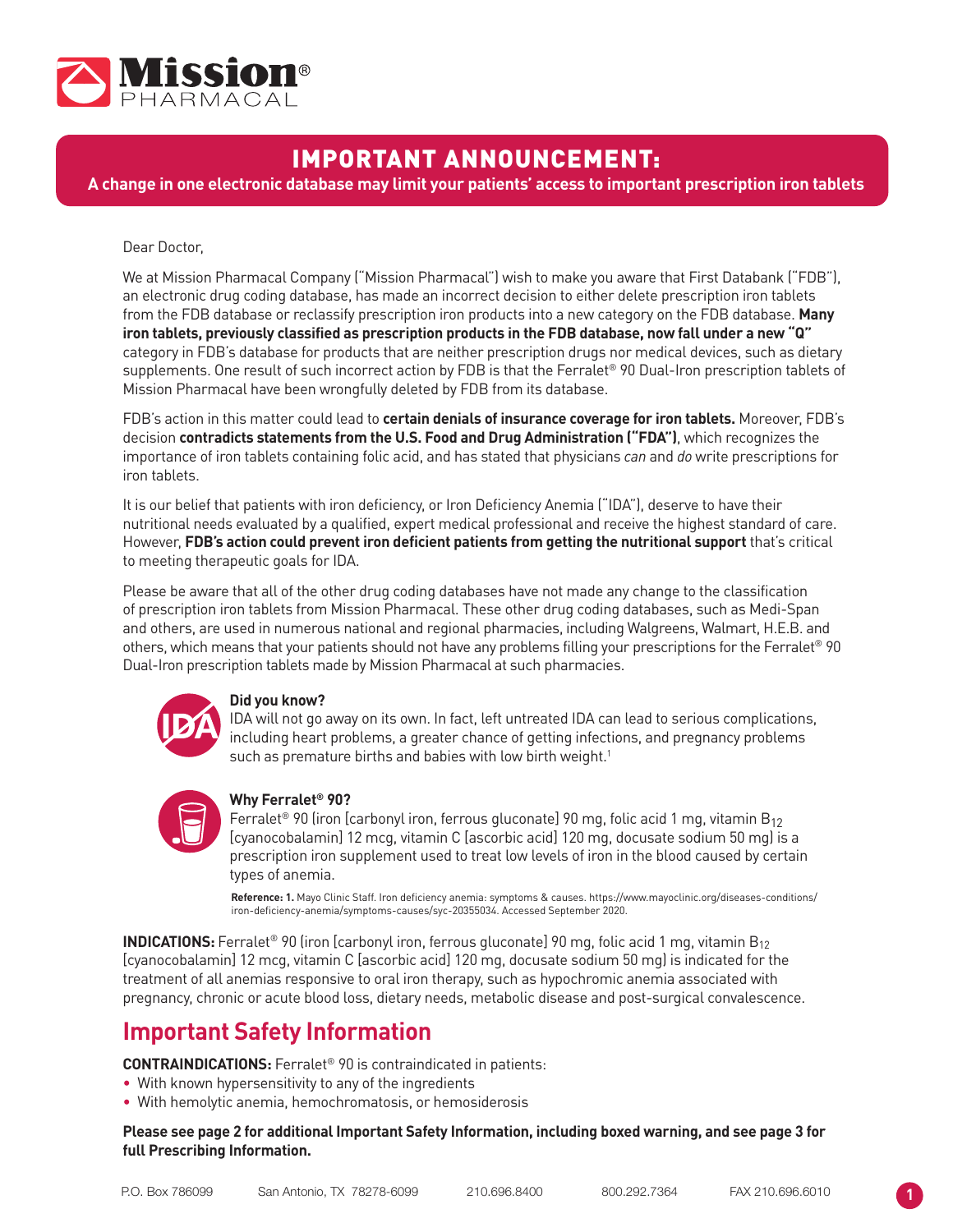

**OVERDOSAGE:** Symptoms: abdominal pain, metabolic acidosis, anuria, CNS damage, coma, convulsions,

#### Ferralet<sup>®</sup> 90 Dual-Iron tablets will continue to be available - regardless of changes by FDB oxygen transport for energy production and production and production and production and production and properties  $\mathcal{L}_\mathcal{F}$ **ADVERSE REACTIONS:** Adverse reactions with let® 90 [



is critical for normal hemoglobin synthesis to maintain

acid may account for the defective deoxyribonucleic acid (DNA) synthesis that leads to megaloblast formation

## **Solution** We're doing our part to support patients with IDA — nutritionally and financially

We at Mission Pharmacal are taking measures to provide all patients with access to our **To rescription iron supplement.** 



- For patients with commercial insurance coverage, we offer a savings card allowing patients to pay as little as \$ 25\*, which we will continue to provide and can be downloaded from the *ferralet.com* website.
- Ferralet® 90 also continues to be available through managed care plans like Caremark and Express Scripts®, as well as through CVS Caremark® mail order for Caremark members. State Medicaid plans will continue to operate under current conditions, based on plan and member benefit coverage.

\*Up to \$50 savings limit per month. Subject to eligibility. Restrictions apply. See back of card for details.



**Let's continue to support iron deficient patients —** with a specially chosen combination of active ingredients:

- Vitamin C to enhance iron absorption<sup>2</sup>
- Folic acid to increase red blood cell development<sup>3</sup>
- Vitamin  $B_{12}$  to support blood cell production<sup>4</sup>

## **Have questions or concerns about this change by FDB?**



If you have questions about this change by FDB or access to Ferralet® 90 Dual-Iron tablets for specific patients, please speak with one of our Customer Service agents.

## **Contact Mission Pharmacal Customer Service at: (800) 531-3333 Monday-Wednesday, 7:00 am to 5:30 pm CST, and Thursday, 7:00 am to 5:00 pm CST**

**Reference: 2.** Beck KL, Conlon CA, Kruger R, Coad J. Dietary Determinants of and Possible Solutions to Iron Deficiency for Young Women Living in Industrialized Countries: A Review. *Nutrients.* 2014; 6(9):3747-3776. **3.** Martin, LJ. WebMD. Folate (Folic acid). http://www.webmd.com/diet/folic-acid. Published June 23, 2016. Accessed September 2020. **4.** Mayo Clinic Staff. Vitamin B12. https://www.mayoclinic.org/drugs-supplements-vitamin-b12/art-20363663. Updated October 17, 2017. Accessed September 2020.

# **Important Safety Information (cont'd)**

**WARNINGS:** Folic acid alone is improper therapy in the treatment of pernicious anemia and other megaloblastic anemias where vitamin B12 is deficient.

**WARNING:** Accidental overdose of **iron-containing** products is a leading cause of fatal poisoning in children under 6. KEEP THIS PRODUCT OUT OF THE REACH OF CHILDREN. In case of accidental overdose, call a doctor or poison control center immediately.

**PRECAUTIONS: General:** Take 2 hours after meals. Do not exceed recommended dose. Discontinue use if symptoms of intolerance appear. Before starting Ferralet® 90, determine type and underlying cause(s) of anemia and obtain hemoglobin, hematocrit, and reticulocyte counts. Repeat laboratory testing periodically during prolonged treatment to determine whether therapy needs to be continued without change or if a dose change is indicated.

**See full Prescribing Information on page 3 for additional information including additional Precautions, Adverse Reactions and Drug Interactions.**

Copyright © 2020 Mission Pharmacal Company. All rights reserved. FER\_T12170R1020